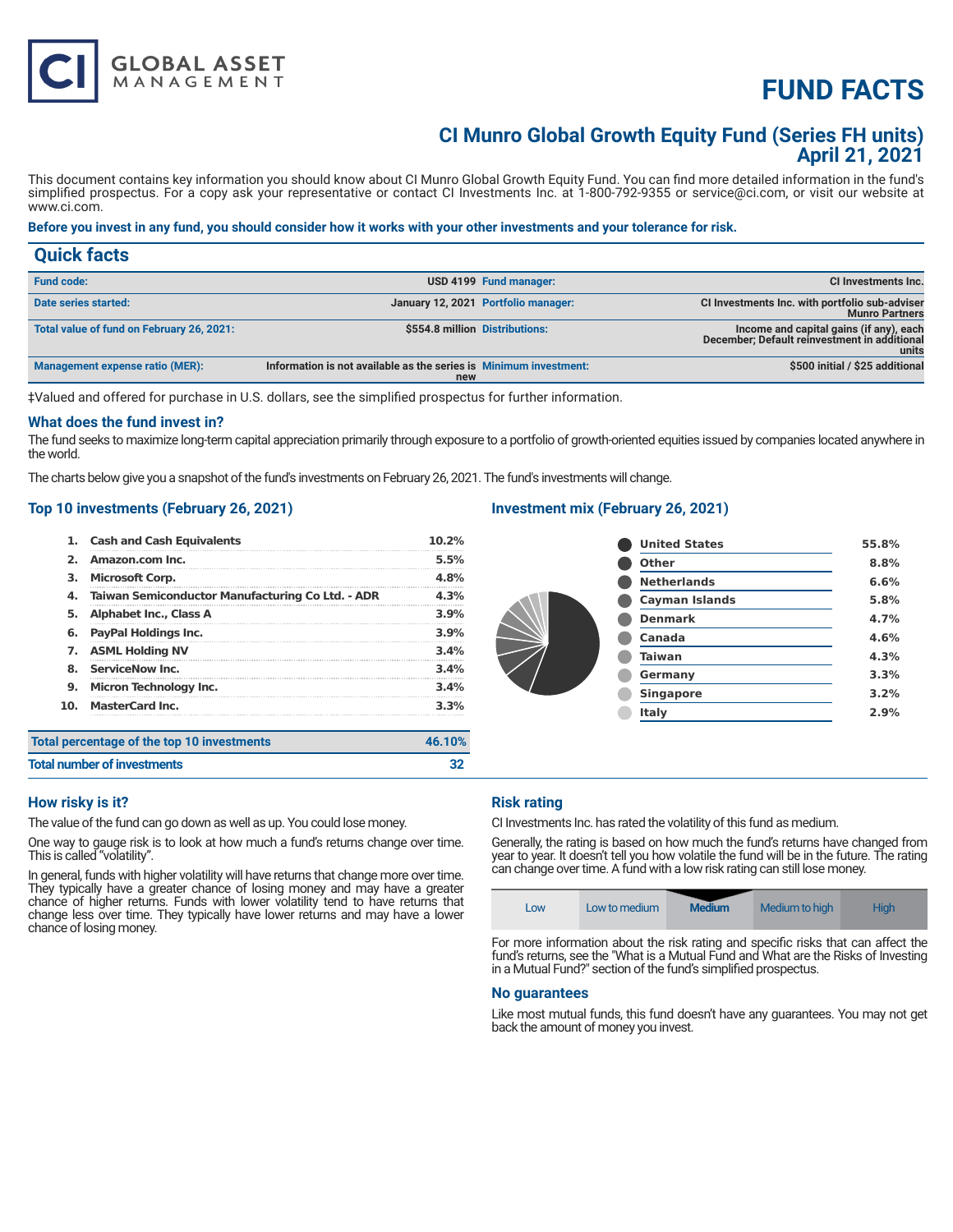## **CI Munro Global Growth Equity Fund (Series FH units)**

#### **How has the fund performed?**

This section tells you how Series FH securities of the fund have performed since inception. Returns are after expenses have been deducted. These expenses reduce the fund's returns.

#### **Year-by-year returns**

Because Series FH has been distributing under a simplified prospectus for less than one calendar year, there is no data available for this section.

#### **Best and worst 3-month returns**

Because Series FH has been distributing under a simplified prospectus for less than one calendar year, there is no data available for this section.

#### **Average return**

Because Series FH has been distributing under a simplified prospectus for less than twelve consecutive months, there is no data available for this section.

#### **Who is this fund for?**

#### **This fund may be suitable for you if you:**

- want a growth-oriented global equity fund for your portfolio;<br>• are investing for the medium and/or long term:
- are investing for the medium and/or long term;<br>• can telerate medium risk
- can tolerate medium risk.

#### **A word about tax**

In general, you'll have to pay income tax on any money you make on a fund. How much you pay depends on the tax laws of where you live and whether you hold the fund in a registered plan, such as a Registered Retirement Savings Plan or a Tax-Free Savings Account.

Keep in mind that if you hold your fund in a non-registered account, fund distributions are included in your taxable income, whether you get them in cash or have them reinvested.